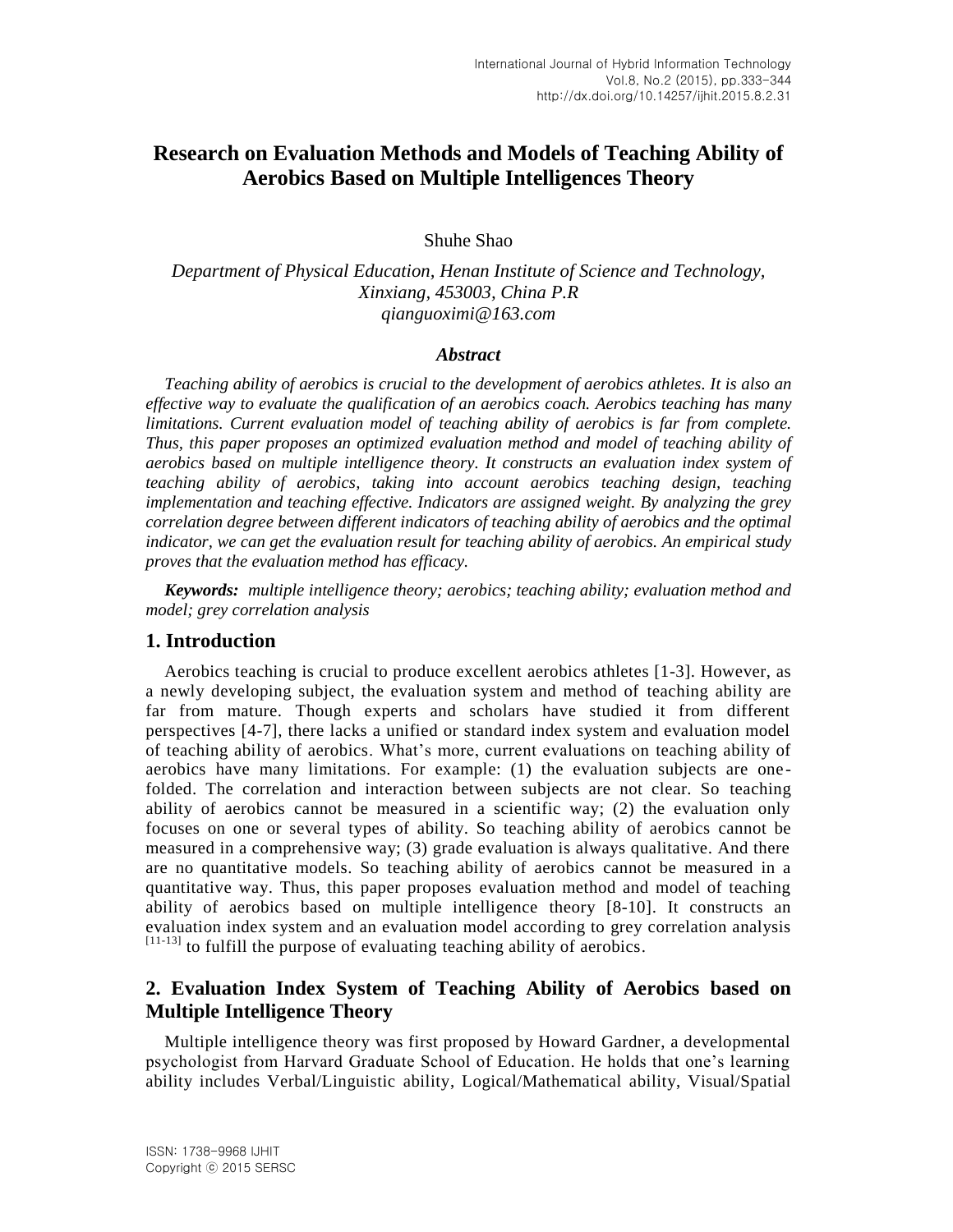ability, Bodily/Kinesthetic ability), Musical/Rhythmic ability, Inter-personal/Social ability, (Intra-personal/Introspective ability, Naturalist ability and so on. The evaluation of teaching ability of aerobics based on multiple intelligence theory can better reveal the relationship between teaching and learning, and thus measures the teaching ability of aerobics from multiple perspectives. This paper constructs the evaluation index system from teaching design ability, teaching implementation ability and teaching effectiveness.

#### **2.1. Evaluation Index System of Design Ability of Aerobics Teaching**

The design ability is used to measure preparations and basic qualities of teaching. Main components of the design ability are shown in Table 1.

| Evaluation<br>system   | <b>Evaluation</b> indicator                    |
|------------------------|------------------------------------------------|
|                        | Teaching-planning ability $r_{01}^{\perp}$     |
|                        | Advancement of teaching method<br>$r_{02}^1$   |
|                        | Familiarity with the textbook $r_{03}^1$       |
|                        | Abundance of teaching content<br>$r_{04}^1$    |
| Evaluation             | Completion of teaching tasks $r_{0.5}^{\perp}$ |
| index<br>system of     | Innovation of teaching style $r_{04}^{\perp}$  |
| design                 | Image processing ability $r_{07}^1$            |
| ability of<br>aerobics | Action choreographing capability<br>$r_{08}^1$ |
| teaching<br>$R^1$      | Music choreographing capability<br>$r_{09}^1$  |
|                        | Number of subjects on teaching                 |
|                        | reform $r_{10}^1$                              |
|                        | Number of papers on teaching                   |
|                        | reform $r_{11}^1$                              |
|                        | Number of subjects on scientific               |
|                        | research $r_{12}^1$                            |

## **Table 1. Evaluation Index System of Design Ability of Aerobics Teaching**

#### **2.2. Evaluation Index System of Implementation Ability of Aerobics Teaching**

The implementation ability is used to measure teaching content and implementation of teaching. Main components of the design ability are shown in Table 2.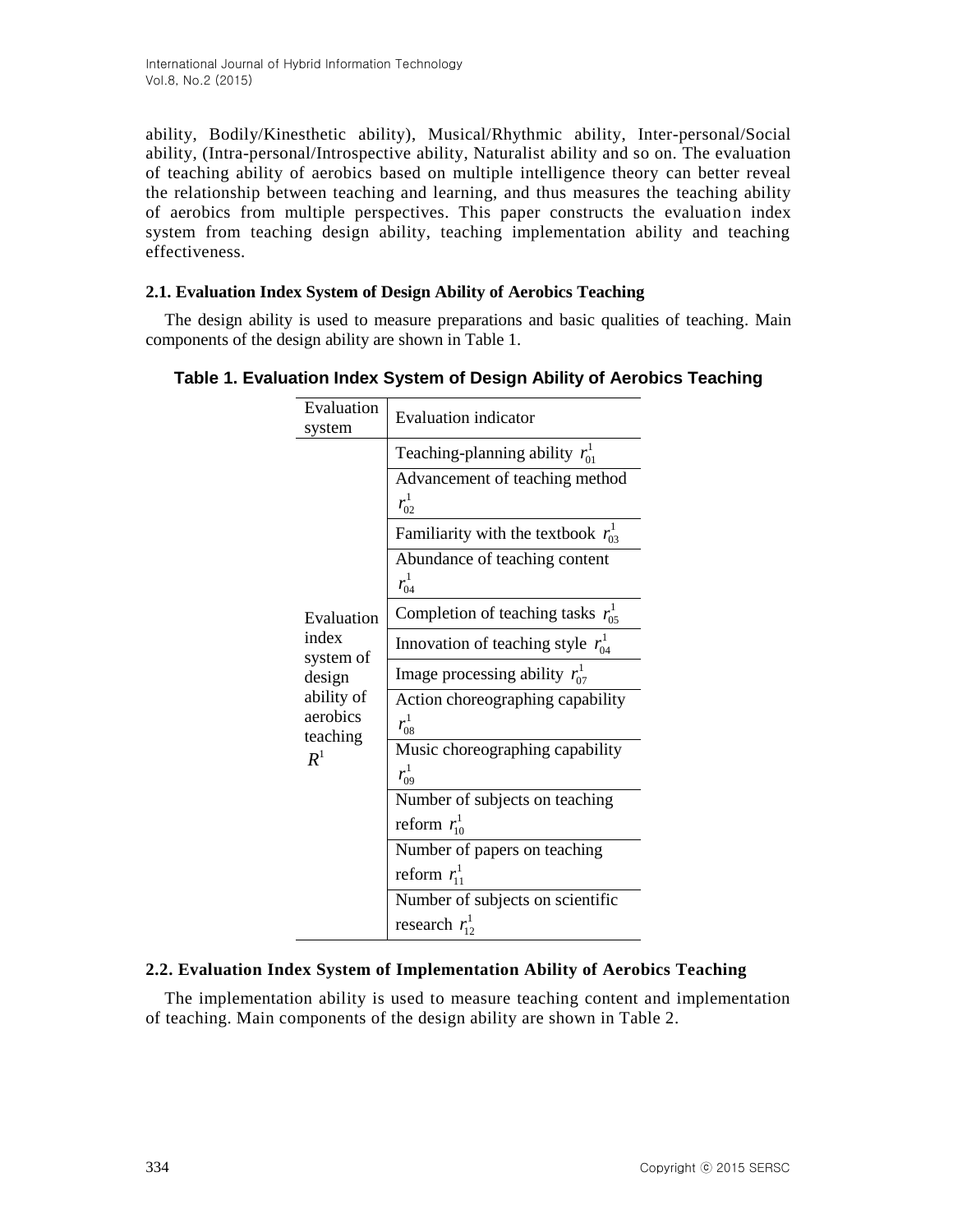| Evaluation<br>system                               | Evaluation indicator                     |
|----------------------------------------------------|------------------------------------------|
|                                                    | Language application ability $r_{01}^2$  |
|                                                    | Professional knowledge $r_{02}^2$        |
|                                                    | Sense of direction $r_{03}^2$            |
| Evaluation<br>index system<br>of<br>implementation | Action teaching ability $r_{04}^2$       |
|                                                    | Sense of music $r_{0.5}^2$               |
| ability of                                         | Teamwork $r_{06}^2$                      |
| aerobics<br>teaching $R^2$                         | Innovation ability $r_{07}^2$            |
|                                                    | Appreciation ability $r_{08}^2$          |
|                                                    | Knowledge integration ability $r_{09}^2$ |
|                                                    | Teaching management ability $r_{10}^2$   |

## **Table 2. Evaluation Index System of Implementation Ability of Aerobics Teaching**

#### **2.3. Evaluation Index System of Effectiveness of Aerobics Teaching**

The teaching effectiveness is used to measure the effectiveness of teaching. Main components of the design ability are shown in Table 3.

| Evaluation<br>system | <b>Evaluation</b> indicator                        |
|----------------------|----------------------------------------------------|
|                      | Number of teaching awards $r_{01}^3$               |
|                      | Number of scientific research<br>awards $r_{02}^3$ |
|                      | Number of qualified students $r_0^3$               |
| Evaluation<br>index  | Ratio of excellent students $r_{04}^3$             |
|                      | Number of race with student                        |
| system of            | participation $r_{05}^3$                           |
| effectiveness        | Number of awards obtained by                       |
| of aerobics          | students $r_{06}^3$                                |
| teaching $R^3$       | Social service ability of students                 |
|                      | $r_{07}^3$                                         |
|                      | Innovation ability of students $r_{08}^3$          |
|                      | Techniques of students $r_{09}^3$                  |
|                      | Social satisfaction on students                    |

**Table 3. Evaluation Index System of Effectiveness of Aerobics Teaching**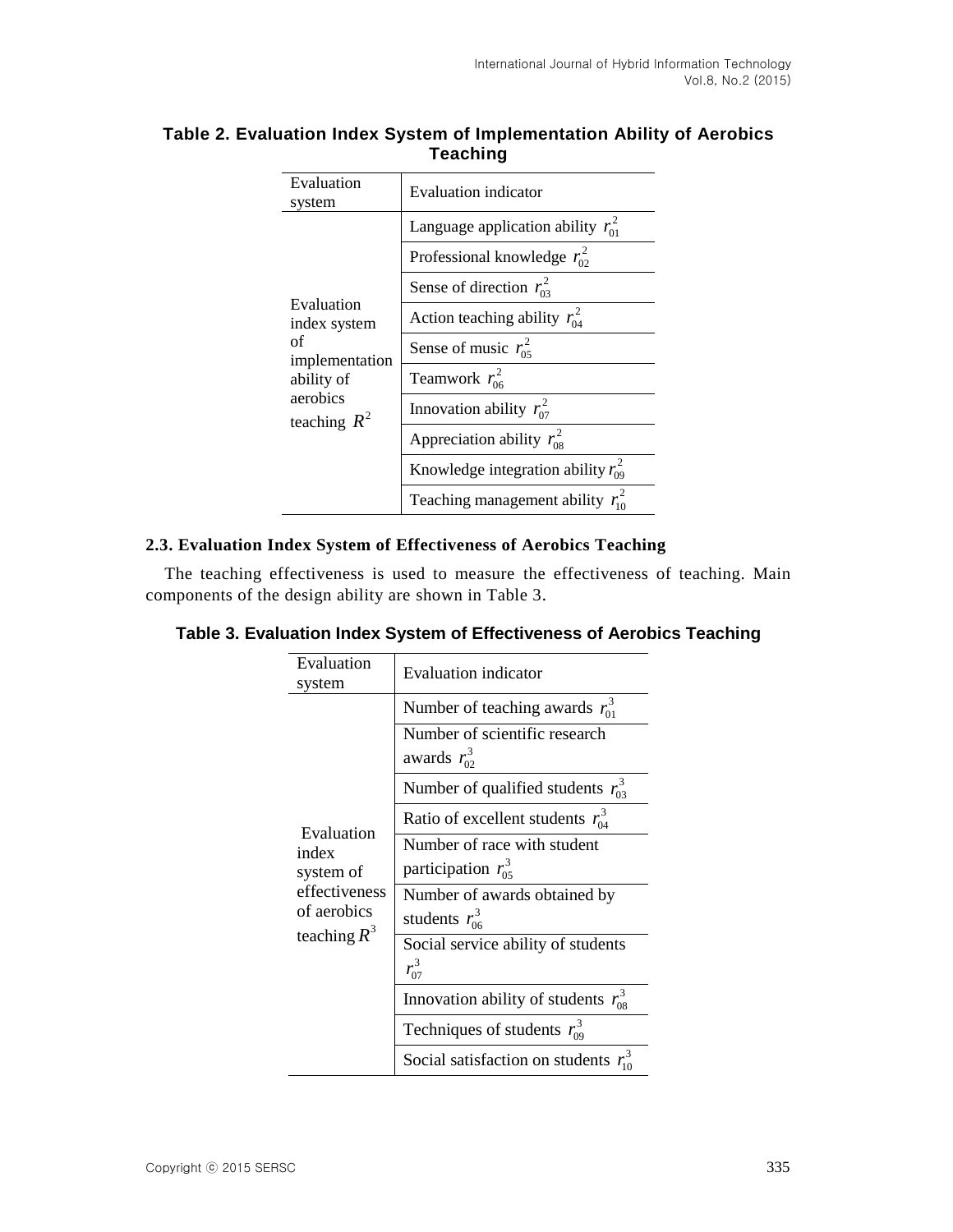## **3. Evaluation and Model of Teaching Ability of Aerobics**

#### **3.1. Weight of Indicators of Teaching Ability of Aerobics based on AHP**

To make the weight of indicators more objective, accurate and reasonable, AHP is introduced to assign the weight. Experts are invited to score on indicators. Here we can get the initial judgment matrix *T* , namely,

$$
\boldsymbol{T} = \begin{bmatrix} t_{11} & \cdots & t_{1i} & \cdots & t_{1n} \\ \vdots & \cdots & \vdots & \cdots & \vdots \\ t_{i1} & \cdots & t_{ii} & \cdots & t_{in} \\ \vdots & \cdots & \vdots & \cdots & \vdots \\ t_{n1} & \cdots & t_{ni} & \cdots & t_{nn} \end{bmatrix}
$$
 (1)

Where  $t_{ij}$  is the judgment value, *n* is the number of indicators. There is  $1 \le i, j \le n$ .

Obtain the Maximum Eigenvalue  $max(\lambda_i(T))$  of judgment T, so the consistency indicator *RCI* is:

$$
R_{CI} = (max(\lambda_t(\boldsymbol{T})) - n) / (n-1)
$$
\n(2)

The consistency ratio  $R_{CR}$  is:

$$
R_{CR} = R_{CI} / R_{RI}
$$
\n<sup>(3)</sup>

If  $R_{CI}$  and  $R_{CR}$  can meet the threshold, the weight  $W_i$  of indicator is:

$$
w_i = \sum_{j=1}^n p_{ij} / \sum_{i=1}^n \sum_{j=1}^n p_{ij}
$$
\n(4)

Thus, the weight sequence  $W$  of indicators of teaching ability of aerobics is: **W**  $\frac{1}{2}$ 

$$
\mathbf{W} = \begin{bmatrix} w_1, \dots, w_i, \dots, w_n \end{bmatrix} \tag{5}
$$

#### **3.2. Evaluation Model of Teaching Ability of Aerobics based on Grey Correlation Analysis**

Some indicators of teaching ability of aerobics are qualitative while others are quantitative. Thus, it is necessary to standardize them to apply grey correlation analysis. Qualitative indicators are shifted to quantitative description through fuzzy language, as is shown in Table 4.

| Value    | of | Definition |             |  |  |
|----------|----|------------|-------------|--|--|
|          |    | Positive   | Negative    |  |  |
| quantity |    | indicator  | indicator   |  |  |
| 1.0      |    | Excellent  | Unbearable  |  |  |
|          |    | Good       | Undesirable |  |  |

**Table 4. The Shift of Qualitative indicators**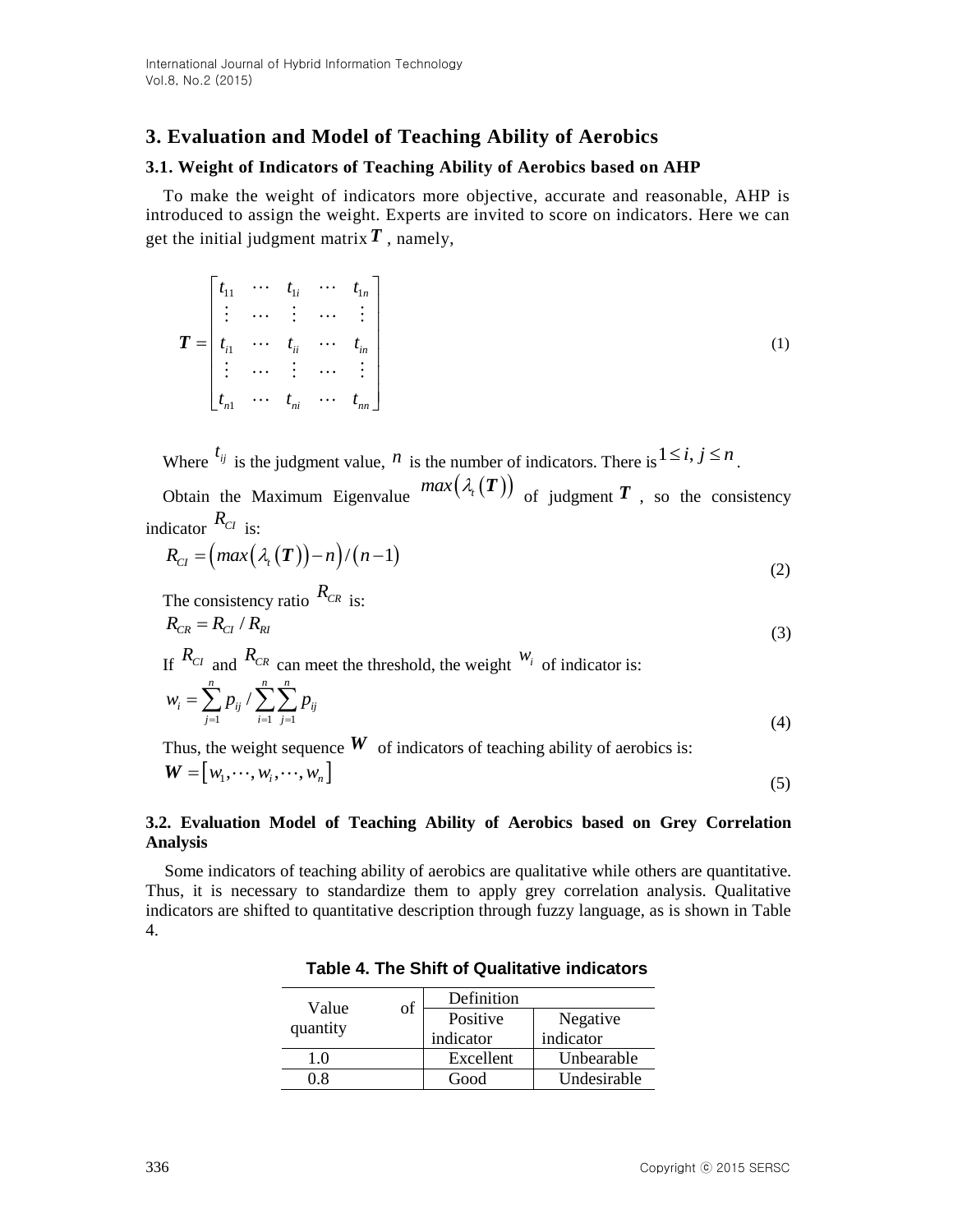| 0.6                   | Mediocre        | Poor                |  |  |
|-----------------------|-----------------|---------------------|--|--|
| 0.4                   | Poor            | Mediocre            |  |  |
| 0.2                   | Undesirabl<br>e | Good                |  |  |
|                       | Unbearabl<br>e  | Excellent           |  |  |
| $0.1, 0.3, 0.5.0.7$ , | <b>Between</b>  | values<br>Ω£<br>two |  |  |
| () Q                  | quantity        |                     |  |  |

If a quantitative indicator  $\hat{J}$  is a positive indicator and its initial value of quantity is  $r_{ij}$ , so

the value of quantity after standardization is 
$$
v_{ij}
$$
:\n
$$
v_{ij} = \left(r_{ij} - \min_{1 \le i \le m} r_{ij}\right) / \left(\max_{1 \le i \le m} r_{ij} - \min_{1 \le i \le m} r_{ij}\right)
$$
\n(6)

Where  $<sup>m</sup>$  is the number of evaluation subject.</sup>

If a quantitative indicator 
$$
\dot{J}
$$
 is a negative indicator, expression (6) becomes:  
\n
$$
v_{ij} = \left(\max_{1 \le i \le m} r_{ij} - r_{ij}\right) / \left(\max_{1 \le i \le m} r_{ij} - \min_{1 \le i \le m} r_{ij}\right)
$$
\n(7)

Thus, we can get the standard series 
$$
\mathbf{v}_o
$$
 for grey correlation analysis, namely,  $\mathbf{v}_o = \left[ v_{o1}, \dots, v_{oj}, \dots, v_{on} \right]$ \n
$$
= \left[ \max_{1 \le i \le m} v_{i1}, \dots, \max_{1 \le i \le m} v_{ij}, \dots, \max_{1 \le i \le m} v_{on} \right]
$$
\n(8)

The grey correlation coefficient  $\eta_{ij}$  between indicator  $\dot{J}$  about subject  $i$  and the standard series  $v_o$  is:

So the grey correlation matrix *η* is:

#### **3.3. The Realization of Evaluation Model of Teaching Ability of Aerobic**

Based on weight sequence  $W$ , the grey correlation degree  $\delta$  between the subject and the standard series  $v_o$  is:

Suppose the grey correlation degree of the index system  $R^k$  about subject  $\hat{i}$  is  $\delta_i^{R^k}$ , the grey correlation matrix  $\delta^R$  is:

If the weight of the index system is  $W_{R^k}$ , the comprehensive weighed grey correlation degree about the subject  $\hat{i}$  is  $\hat{k}_i^{\dagger}$ :

According to  $K_i$ , we can find out the optimal subject of teaching ability of aerobics,

following the principle expressed as (14):  
\n
$$
\kappa_{\scriptscriptstyle D}^{\scriptscriptstyle \sqcup} = \max\left[\kappa_{\scriptscriptstyle 1}^{\scriptscriptstyle \sqcup},\cdots,\kappa_{\scriptscriptstyle i}^{\scriptscriptstyle \sqcup},\cdots,\kappa_{\scriptscriptstyle m}^{\scriptscriptstyle \sqcup}\right] = \kappa_{\scriptscriptstyle P}^{\scriptscriptstyle \sqcup}
$$
\n(14)

Subject  $p$  has the best teaching ability of aerobics.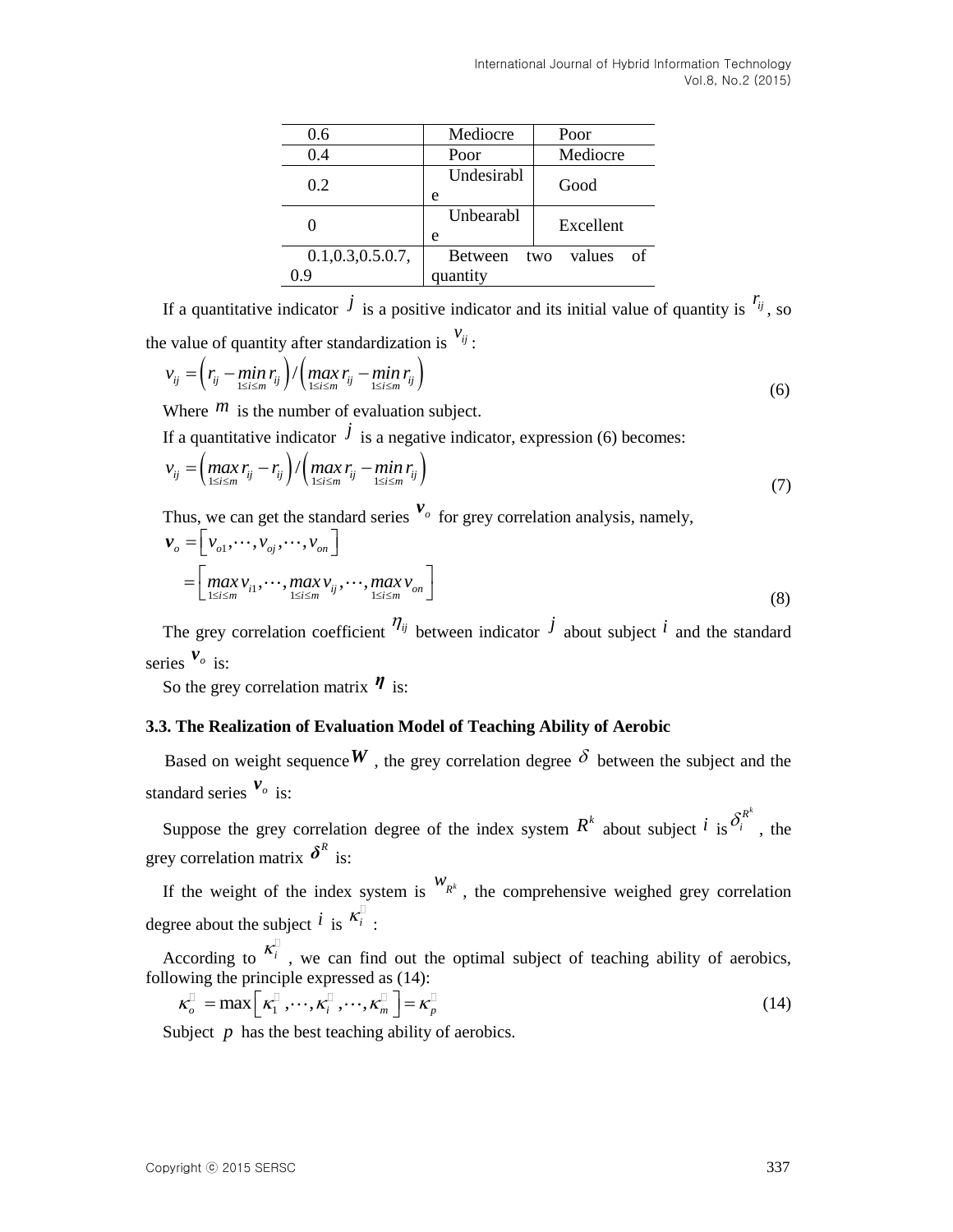# **4. Empirical Study**

Institute of Physical Education implemented talent projects and produced many excellent players. This plays an active role in promoting the development of the institution. So, it is significant to evaluate the performance of students in the talent projects. This paper takes students in the talent projects as the subjects in order to test the model. Tables 5, 6 and 7 show evaluation data of three talents.

| Evaluation                                                               | <b>Evaluation indicator</b>                             | Evaluation data |                |              |
|--------------------------------------------------------------------------|---------------------------------------------------------|-----------------|----------------|--------------|
| system                                                                   |                                                         | A               | B              | $\mathsf{C}$ |
|                                                                          | Teaching-planning<br>ability $r_{01}^1$                 | 0.90            | 0.90           | 1.00         |
|                                                                          | Advancement of<br>teaching method $r_{02}^1$            | 1.00            | 0.90           | 0.80         |
|                                                                          | Familiarity with the<br>textbook $r_{03}^1$             | 0.90            | 1.00           | 0.90         |
|                                                                          | Abundance of teaching<br>content $r_{04}^1$             | 1.00            | 0.85           | 0.90         |
| Evaluation                                                               | Completion of teaching<br>tasks $r_{05}^1$              | 1.00            | 1.00           | 0.90         |
| index<br>system of<br>design<br>ability of<br>aerobics<br>teaching $R^1$ | Innovation of teaching<br>style $r_{04}^1$              | 1.00            | 1.00           | 0.85         |
|                                                                          | Image processing ability<br>$r_{07}^{1}$                | 0.90            | 0.85           | 1.00         |
|                                                                          | Action choreographing<br>capability $r_{08}^1$          | 1.00            | 0.90           | 0.90         |
|                                                                          | Music choreographing<br>capability $r_{09}^1$           | 1.00            | 0.90           | 0.90         |
|                                                                          | Number of subjects on<br>teaching reform $r_{10}^1$     | 3               | 2              | 2            |
|                                                                          | Number of papers on<br>teaching reform $r_{11}^1$       | 6               | $\overline{7}$ | 8            |
|                                                                          | Number of subjects on<br>scientific research $r_{12}^1$ | 4               | $\overline{2}$ | 3            |

| Table 5. Evaluation Data of Three Subjects for Design Ability of Aerobics |                 |  |
|---------------------------------------------------------------------------|-----------------|--|
|                                                                           | <b>Teaching</b> |  |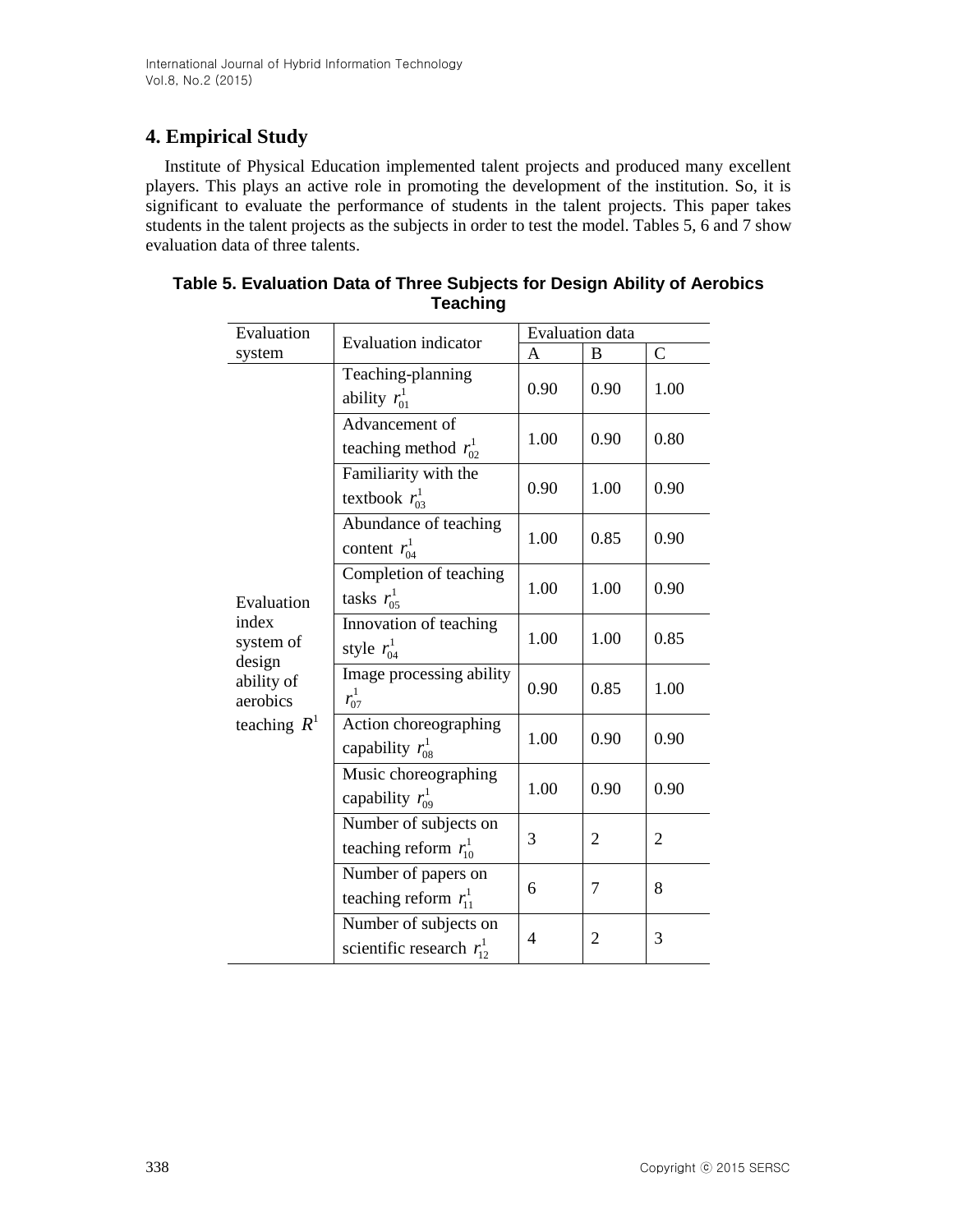| Evaluation                   | Evaluation indicator                        | <b>Evaluation</b> data |      |              |
|------------------------------|---------------------------------------------|------------------------|------|--------------|
| system                       |                                             | A                      | B    | $\mathsf{C}$ |
|                              | Language application<br>ability $r_{01}^2$  | 0.85                   | 1.00 | 0.90         |
|                              | Professional knowledge $r_{02}^2$           | 1.00                   | 0.90 | 0.85         |
|                              | Sense of direction $r_{03}^2$               | 0.90                   | 1.00 | 0.80         |
| Evaluation                   | Action teaching ability $r_{04}^2$          | 0.95                   | 0.90 | 1.00         |
| index system<br>οf           | Sense of music $r_{0.5}^2$                  | 0.85                   | 1.00 | 0.90         |
| implementation<br>ability of | Teamwork $r_{06}^2$                         | 0.80                   | 1.00 | 0.90         |
| aerobics<br>teaching $R^2$   | Innovation ability $r_{07}^2$               | 1.00                   | 0.90 | 1.00         |
|                              | Appreciation ability $r_{08}^2$             | 1.00                   | 0.90 | 0.85         |
|                              | Knowledge integration<br>ability $r_{09}^2$ | 1.00                   | 0.85 | 0.80         |
|                              | Teaching management<br>ability $r_{10}^2$   | 0.90                   | 1.00 | 1.00         |

## **Table 6. Evaluation Data of Three Subjects for Implementation Ability of Aerobics Teaching**

## **Table 7. Evaluation Data of Three Subjects for Effectiveness of Aerobics Teaching**

| Evaluation                                                                         | <b>Evaluation</b> indicator                                   | <b>Evaluation</b> data |                |               |
|------------------------------------------------------------------------------------|---------------------------------------------------------------|------------------------|----------------|---------------|
| system                                                                             |                                                               | A                      | B              | $\mathcal{C}$ |
| Evaluation<br>index<br>system of<br>effectiveness<br>of aerobics<br>teaching $R^3$ | Number of teaching<br>awards $r_{01}^3$                       | 1                      | 1              | 1             |
|                                                                                    | Number of scientific<br>research awards $r_0^3$               | 1                      | $\Omega$       | 1             |
|                                                                                    | Number of qualified<br>students $r_{03}^3$                    | 3                      | $\overline{4}$ | 4             |
|                                                                                    | Ratio of excellent<br>students $r_{04}^3$                     | 0.33                   | 0.25           | $\theta$      |
|                                                                                    | Number of race with<br>student participation<br>$r_{0.5}^{3}$ | 12                     | 16             | 16            |
|                                                                                    | Number of awards<br>obtained by students<br>$r_{06}^3$        | 4                      | 5              | 5             |
|                                                                                    | Social service ability<br>of students $r_{07}^3$              | 1.00                   | 0.85           | 0.95          |
|                                                                                    | Innovation ability of                                         | 0.85                   | 1.00           | 0.85          |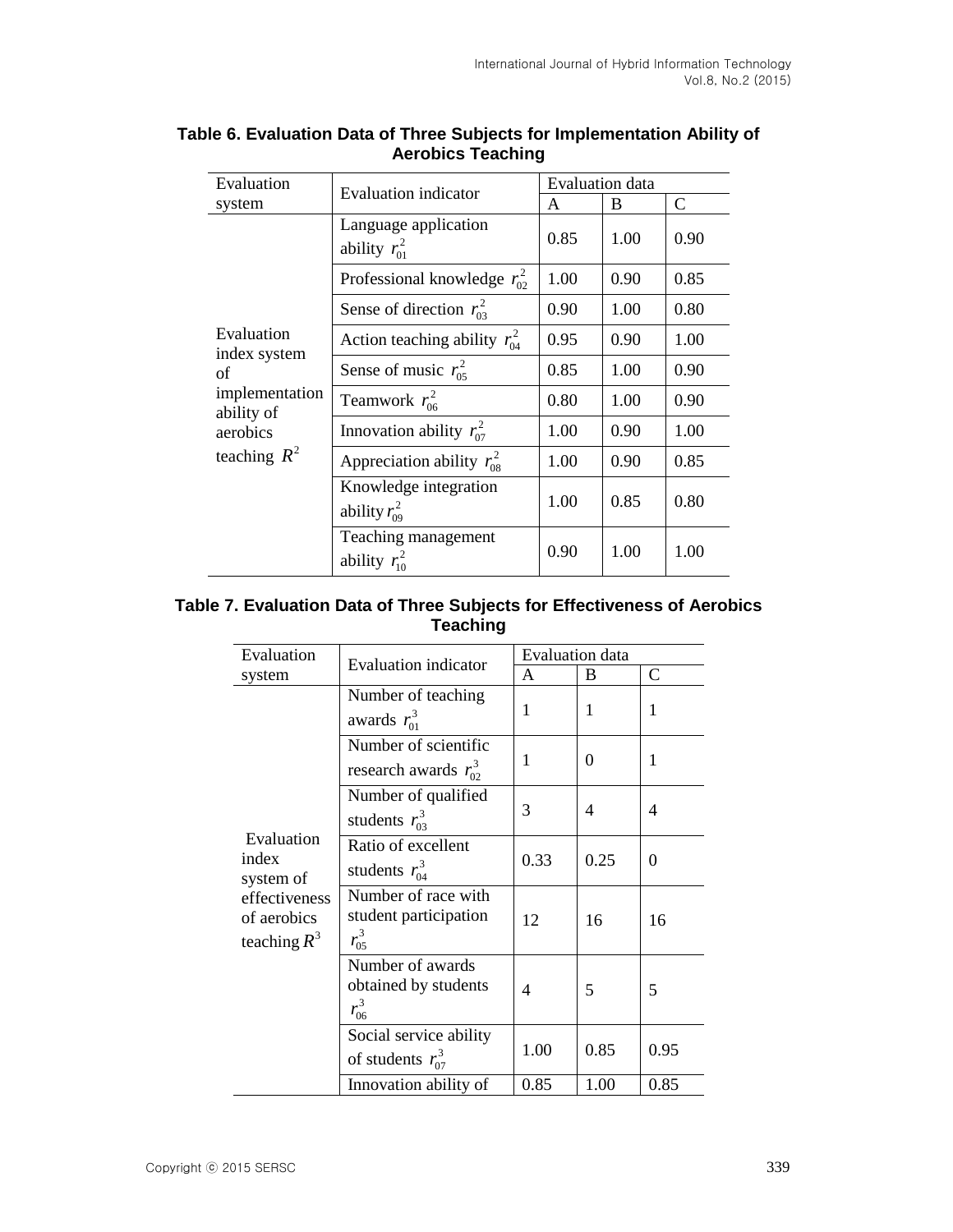|  | students $r_{08}^3$                           |      |      |      |
|--|-----------------------------------------------|------|------|------|
|  | Techniques of<br>students $r_{09}^3$          | 1.00 | 0.85 | 1.00 |
|  | Social satisfaction on<br>students $r_{10}^3$ | 1.00 | 0.80 | 0.85 |
|  | Social satisfaction on<br>students $r_{10}^3$ | 1.00 | 0.80 | 0.85 |

According to the evaluation model of teaching ability of aerobics proposed in this paper based on grey correlation analysis, we can get the grey correlation coefficient for each evaluation subject, as is shown in Table 8, 9 and 10.

# **Table 8. Gray Correlation Coefficient of Design Ability of Aerobics Teaching for Three Subjects**

| Evaluation                                                                             | <b>Evaluation</b> indicator                             | Evaluation data |       |               |
|----------------------------------------------------------------------------------------|---------------------------------------------------------|-----------------|-------|---------------|
| system                                                                                 |                                                         | A               | B     | $\mathcal{C}$ |
|                                                                                        | Teaching-planning<br>ability $r_{01}^1$                 | 0.714           | 0.714 | 1.000         |
|                                                                                        | Advancement of<br>teaching method $r_{02}^1$            | 1.000           | 0.714 | 0.556         |
|                                                                                        | Familiarity with the<br>textbook $r_{03}^1$             | 0.714           | 1.000 | 0.714         |
|                                                                                        | Abundance of teaching<br>content $r_{04}^1$             | 1.000           | 0.625 | 0.714         |
| Evaluation<br>index<br>system of<br>design<br>ability of<br>aerobics<br>teaching $R^1$ | Completion of teaching<br>tasks $r_{05}^1$              | 1.000           | 1.000 | 0.714         |
|                                                                                        | Innovation of teaching<br>style $r_{04}^1$              | 1.000           | 1.000 | 0.625         |
|                                                                                        | Image processing ability<br>$r_{07}^1$                  | 0.714           | 0.625 | 1.000         |
|                                                                                        | Action choreographing<br>capability $r_{08}^1$          | 1.000           | 0.714 | 0.714         |
|                                                                                        | Music choreographing<br>capability $r_{09}^1$           | 1.000           | 0.714 | 0.714         |
|                                                                                        | Number of subjects on<br>teaching reform $r_{10}^1$     | 1.000           | 0.667 | 0.667         |
|                                                                                        | Number of papers on<br>teaching reform $r_{11}^1$       | 0.500           | 0.875 | 1.000         |
|                                                                                        | Number of subjects on<br>scientific research $r_{12}^1$ | 1.000           | 0.333 | 0.500         |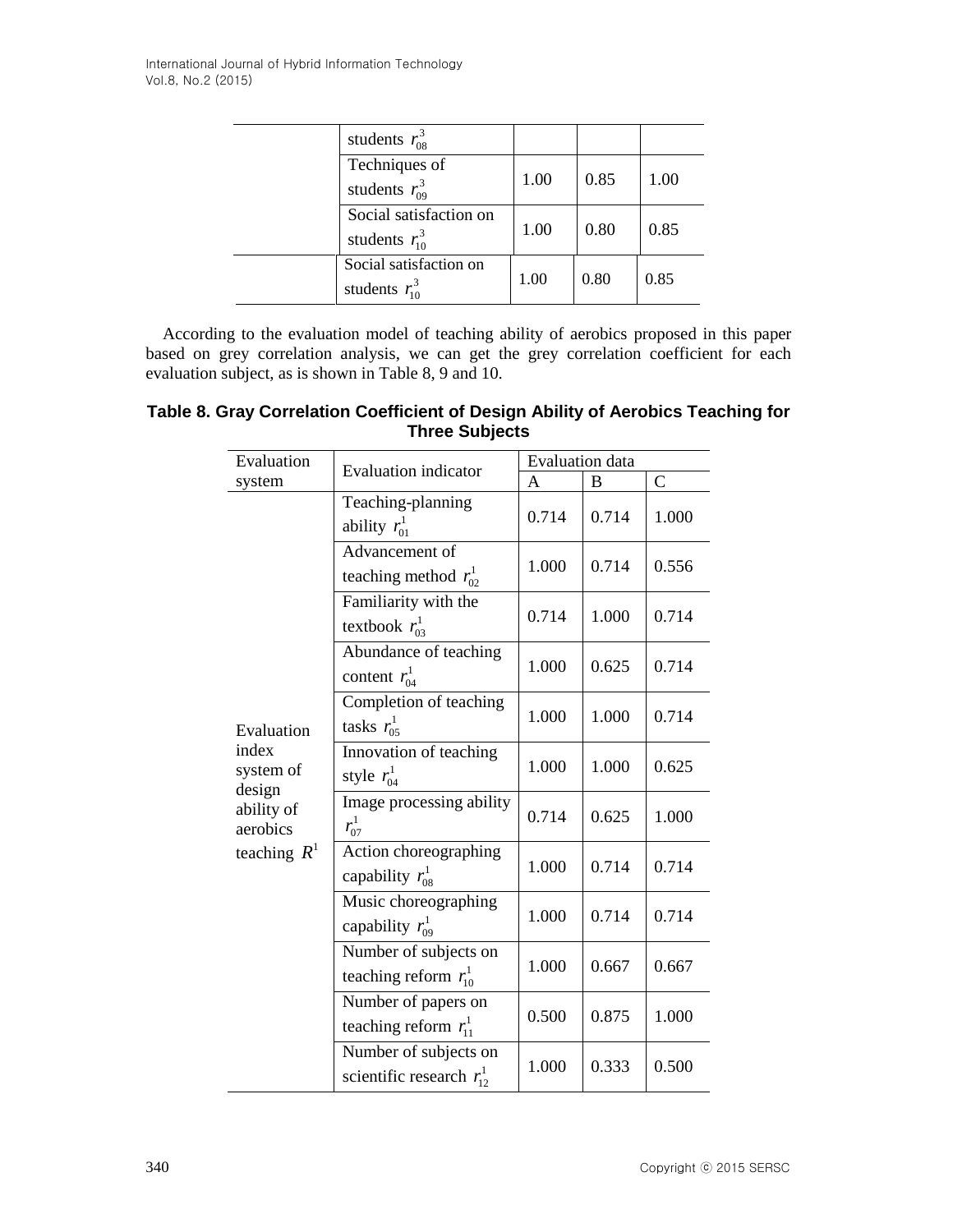| Evaluation                   | <b>Evaluation</b> indicator                 | <b>Evaluation</b> data |       |              |
|------------------------------|---------------------------------------------|------------------------|-------|--------------|
| system                       |                                             | A                      | B     | $\mathsf{C}$ |
|                              | Language application<br>ability $r_{01}^2$  | 0.400                  | 1.000 | 0.500        |
|                              | Professional knowledge $r_{02}^2$           | 1.000                  | 0.500 | 0.400        |
|                              | Sense of direction $r_{03}^2$               | 0.500                  | 1.000 | 0.333        |
| Evaluation                   | Action teaching ability $r_{04}^2$          | 0.667                  | 0.500 | 1.000        |
| index system<br>οf           | Sense of music $r_{05}^2$                   | 0.400                  | 1.000 | 0.500        |
| implementation<br>ability of | Teamwork $r_{06}^2$                         | 0.333                  | 1.000 | 0.500        |
| aerobics<br>teaching $R^2$   | Innovation ability $r_{07}^2$               | 1.000                  | 0.500 | 1.000        |
|                              | Appreciation ability $r_{08}^2$             | 1.000                  | 0.500 | 0.400        |
|                              | Knowledge integration<br>ability $r_{09}^2$ | 1.000                  | 0.400 | 0.333        |
|                              | Teaching management<br>ability $r_{10}^2$   | 0.500                  | 1.000 | 1.000        |

## **Table 9. Gray Correlation Coefficient of Implementation Ability of Aerobics teaching for Three Subjects**

## **Table 10. Gray Correlation Coefficient of Effectiveness of Aerobics Teaching for Three Subjects**

| Evaluation<br>system                                                               | <b>Evaluation</b> indicator                                | <b>Evaluation</b> data |       |               |
|------------------------------------------------------------------------------------|------------------------------------------------------------|------------------------|-------|---------------|
|                                                                                    |                                                            | A                      | B     | $\mathcal{C}$ |
| Evaluation<br>index<br>system of<br>effectiveness<br>of aerobics<br>teaching $R^3$ | Number of teaching<br>awards $r_{01}^3$                    | 1.000                  | 1.000 | 1.000         |
|                                                                                    | Number of scientific<br>research awards $r_0^3$            | 1.000                  | 0.111 | 1.000         |
|                                                                                    | Number of qualified<br>students $r_{03}^3$                 | 0.333                  | 1.000 | 1.000         |
|                                                                                    | Ratio of excellent<br>students $r_{04}^3$                  | 1.000                  | 0.340 | 0.111         |
|                                                                                    | Number of race with<br>student participation<br>$r_{05}^3$ | 0.333                  | 1.000 | 1.000         |
|                                                                                    | Number of awards<br>obtained by students<br>$r_{06}^3$     | 0.385                  | 1.000 | 1.000         |
|                                                                                    | Social service ability<br>of students $r_{07}^3$           | 1.000                  | 0.455 | 0.714         |
|                                                                                    | Innovation ability of                                      | 0.455                  | 1.00  | 0.455         |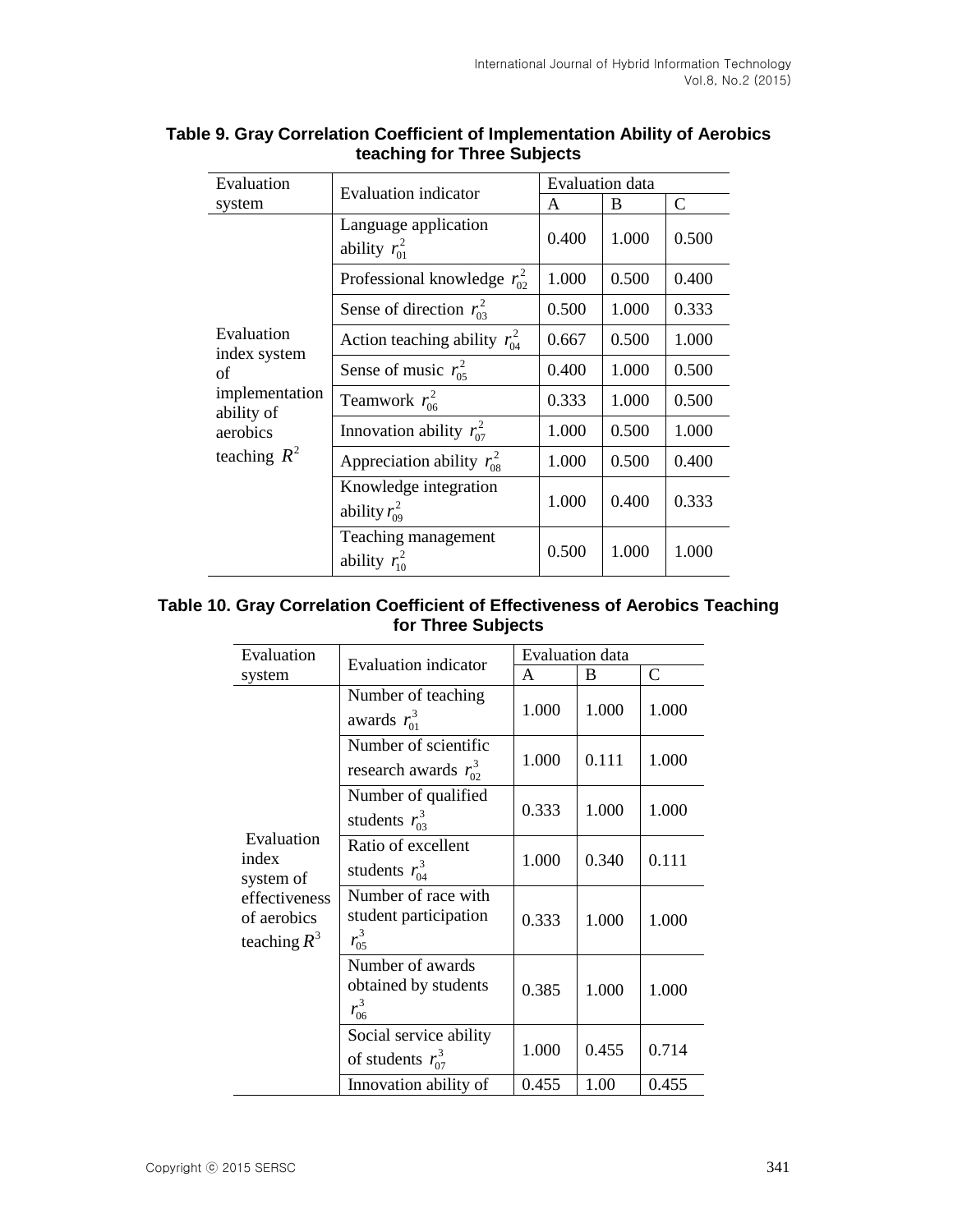|  | students $r_{08}^3$                           |       |       |       |
|--|-----------------------------------------------|-------|-------|-------|
|  | Techniques of<br>students $r_{09}^3$          | 1.000 | 0.455 | 1.00  |
|  | Social satisfaction on<br>students $r_{10}^3$ | 1.000 | 0.385 | 0.455 |

Thus, we can get the grey correlation matrix of index system for each subject, namely,

According to weight assignment in AHP, the weigh for each index system is  $0.186$ ,  $0.356$  and  $0.458$ . So the comprehensive weighed grey correlation sequence is:

From the sequence, we can see subject A is the best among three subjects from the Institute of Physical Education.

#### **5. Conclusions**

Targeting at limitations of the analysis of teaching ability of aerobics, this paper proposes an evaluation method and model of teaching ability of aerobic based on multiple intelligence theory. Its contributions lies in: (1) it first constructs the evaluation index system of teaching ability of aerobics based on multiple intelligence theory while taking into account design, implementation and effectiveness of aerobics teaching, making the evaluation more reasonable and scientific; (2) it constructs the grey correlation analysis model in which quantitative and qualitative evaluation are combined, making the evaluation easier to operate; (3) the index system of teaching ability of aerobics is quite clear with definite physical definitions, and easy to achieve on the computer. It provides support for the intelligent analysis of teaching ability of aerobics; (4) the empirical study proves that the model can serve the research purpose well.

#### **References**

- [1] L. Zhang, "Research and practice of the diversified evaluation mode for aerobics course teaching at colleges and universities: Taking Fuzhou University as a case", Journal of Fujian Agriculture and Forestry University (Philosophy and Social Sciences), vol. 15, no. 5, (**2012**), pp. 100-103.
- [2] X. Chen, "Influence factors of aerobics teaching performance—Case study of colleges in Xinxiang area", Wuzhou University Journal, vol. 3, (**2010**), pp. 81-85
- [3] M. Zhang, "Reforming experiment of evaluating method of aerobics course in physical education of normal colleges", Journal Of Chengdu Sport University, vol. 32, no. 6, (**2006**), pp. 104-106.
- [4] Z. Jin, "Constructing evaluation model for teaching ability of aerobics teachers in colleges", Journal of Chifeng University, vol. 30, no. 8, (**2014**), pp. 125-128.
- [5] H. Du, 'Evaluation of aerobics teaching from the perspectives of multiple intelligence revisited [J] ", School Physical Education, vol. 4, no. 26, (**2014**), pp.102-104.
- [6] X. Chen, "Optimized evaluation standard and approach of aerobics teaching", sports world, vol. 9, (**2008**), pp. 23-25.
- [7] D. Zhang, 'Empirical study of the application of multiple intelligence theory in aerobics as an optional course", Journal of jilin normal university (natural science edition), vol. 2, (**2011**), pp. 128- 130.
- [8] N. Weilin, "Establishing the system of the pe and health course evaluation using multi-intelligent theory', Journal of Xi'an University of Physical Education, vol. 4, (2006), pp. 110-112.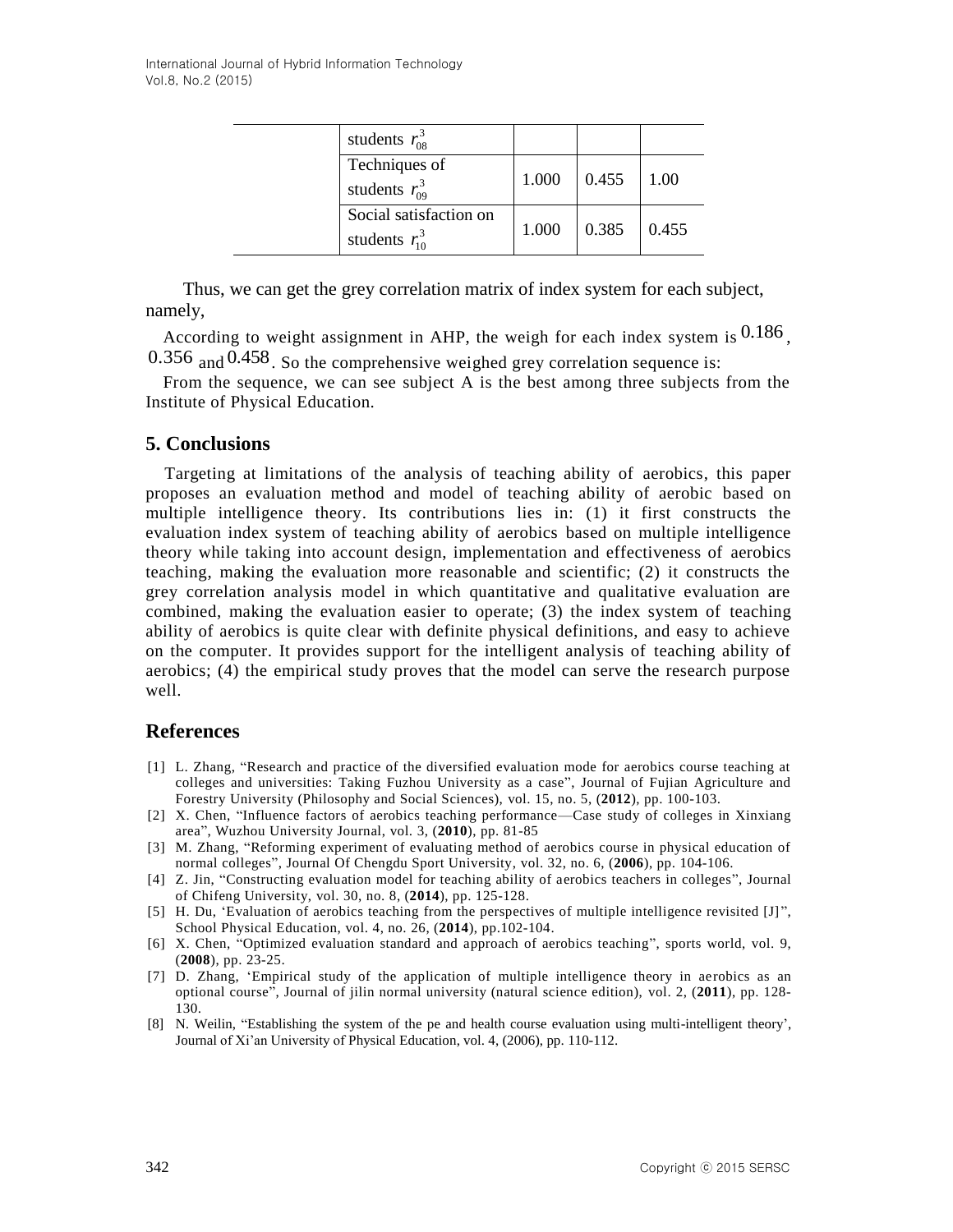## **Author**



**Shuhe Shao**, she received her M.D. in sports science (2005) from University. Now she is a lecturer of sports science at Department of Physical Education, University. Her current research interests include different aspects of the application of computer model in the sports.